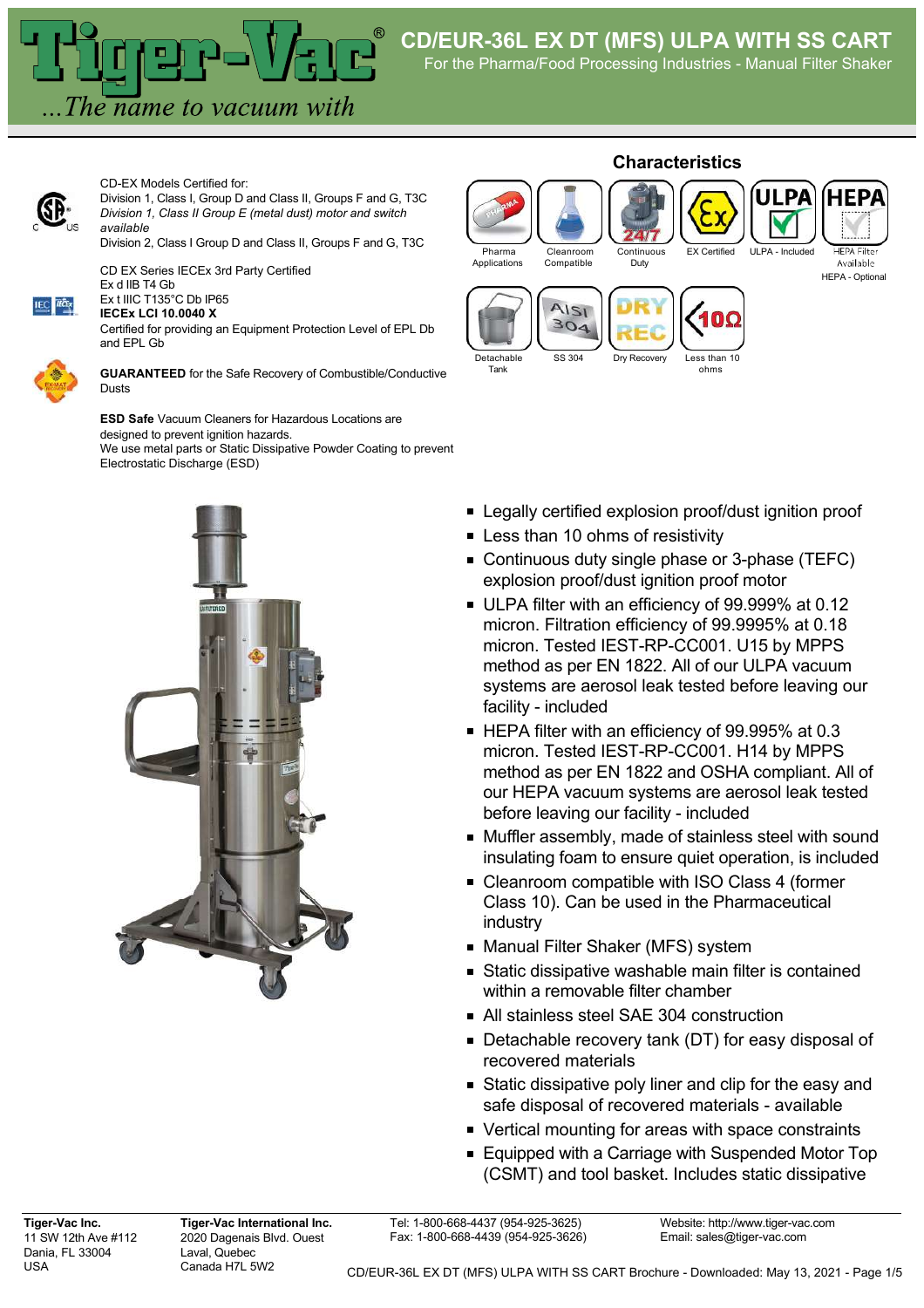## wheels

- $\bullet$  Optional Ø1.5" (Ø38 mm) or Ø2" (Ø50 mm) tools & accessories
- Motor and switch for use in the presence of conductive metal dust is available. North-America: Class II, Group E Europe: Dust Group IIIC
- Other motor performances available

**Tiger-Vac Inc.** 11 SW 12th Ave #112 Dania, FL 33004 USA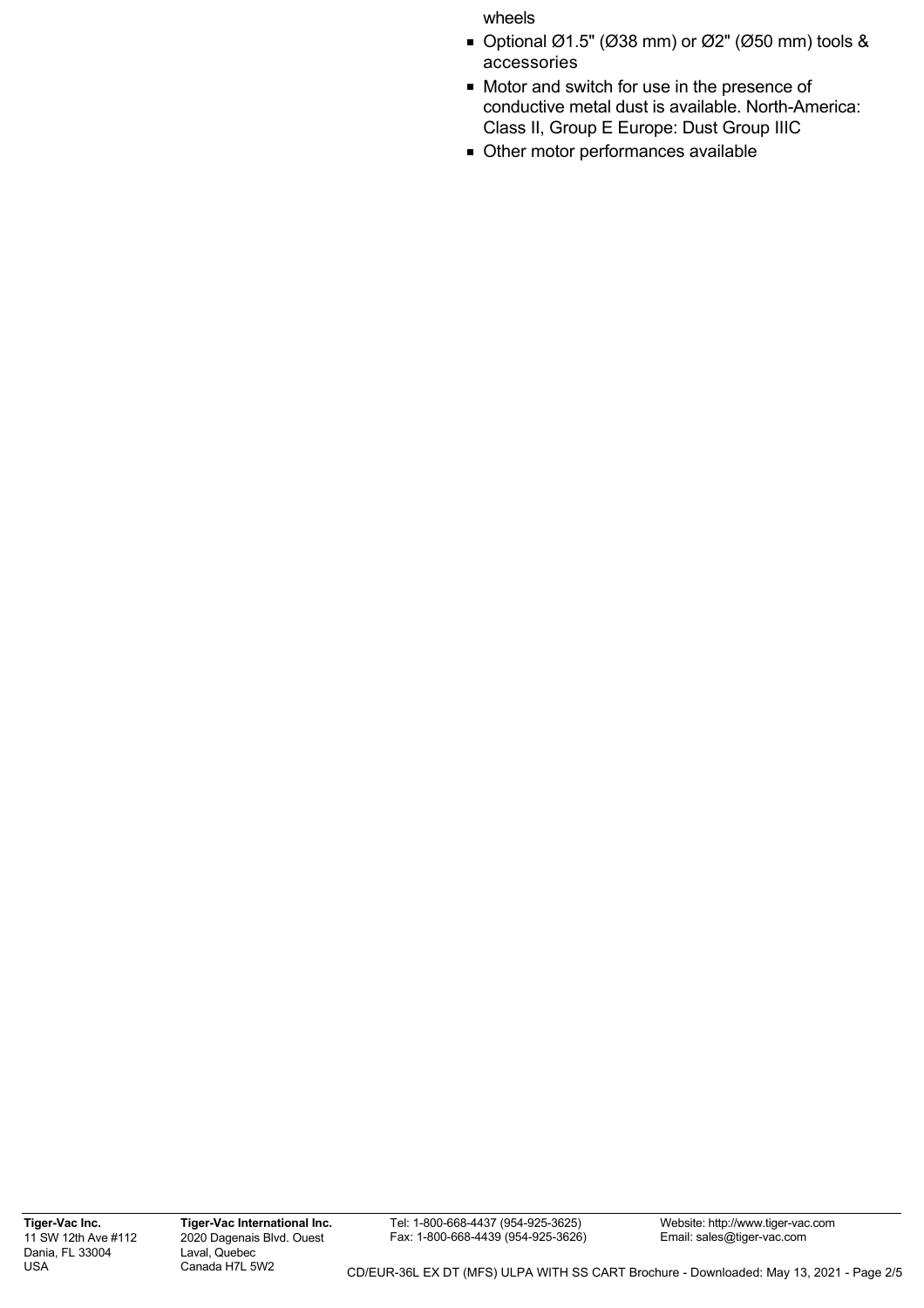## **Specifications**

| CD/EUR-36L<br><b>EX DT (MFS)</b><br><b>ULPA WITH</b><br><b>SS CART</b>        | 112147A1-SS                                                                                                            | 112147A2-SS                                                                                                            | 112147A5-SS                                                                                                            | 112148A3-SS                                                                                                   | 112149A3-SS                                                                                                         | 112150A1-SS                                                                                                  |
|-------------------------------------------------------------------------------|------------------------------------------------------------------------------------------------------------------------|------------------------------------------------------------------------------------------------------------------------|------------------------------------------------------------------------------------------------------------------------|---------------------------------------------------------------------------------------------------------------|---------------------------------------------------------------------------------------------------------------------|--------------------------------------------------------------------------------------------------------------|
| <b>Model Name</b>                                                             | CD/EUR-36L EX<br>DT (MFS) ULPA<br>WITH SS CART -<br><b>CLASS I - GROUP</b><br>D, CLASS II -<br><b>GROUPS F &amp; G</b> | CD/EUR-36L EX<br>DT (MFS) ULPA<br>WITH SS CART -<br><b>CLASS I - GROUP</b><br>D, CLASS II -<br><b>GROUPS F &amp; G</b> | CD/EUR-36L EX<br>DT (MFS) ULPA<br>WITH SS CART -<br><b>CLASS I - GROUP</b><br>D, CLASS II -<br><b>GROUPS F &amp; G</b> | CD/EUR-36L EX<br>DT (MFS) ULPA<br>WITH SS CART<br>CLASS I - GROUP<br>D, CLASS II -<br><b>GROUPS F &amp; G</b> | CD/EUR-36L EX<br>DT (MFS) ULPA<br><b>WITH SS CART</b><br><b>CLASS I - GROUP</b><br>D, CLASS II -<br>GROUPS E, F & G | CD/EUR-36L EX<br>DT (MFS) ULPA<br>WITH SS CART<br><b>CLASS I - GROUP</b><br>D, CLASS II -<br>GROUPS E, F & G |
| <b>Type</b><br>(Powerhead)                                                    | Electric                                                                                                               | Electric                                                                                                               | Electric                                                                                                               | Electric                                                                                                      | Electric                                                                                                            | Electric                                                                                                     |
| <b>TEFC Motor</b>                                                             | Yes                                                                                                                    | Yes                                                                                                                    | Yes                                                                                                                    | Yes                                                                                                           | Yes                                                                                                                 | Yes                                                                                                          |
| Voltage                                                                       | 460 V                                                                                                                  | 230 V                                                                                                                  | 575 V                                                                                                                  | 120 V                                                                                                         | 120 V                                                                                                               | 460 V                                                                                                        |
| <b>Hertz</b>                                                                  | 60 Hz                                                                                                                  | 60 Hz                                                                                                                  | 60 Hz                                                                                                                  | 60 Hz                                                                                                         | 60 Hz                                                                                                               | 60 Hz                                                                                                        |
| <b>Phase</b>                                                                  | Three                                                                                                                  | Three                                                                                                                  | Three                                                                                                                  | Single                                                                                                        | Single                                                                                                              | Three                                                                                                        |
| <b>Wattage</b>                                                                | 1480 W                                                                                                                 | 1480 W                                                                                                                 | 1480 W                                                                                                                 | 1110W                                                                                                         | 1110W                                                                                                               | 1480 W                                                                                                       |
| <b>Power</b>                                                                  | 2 HP                                                                                                                   | 2 HP                                                                                                                   | 2 HP                                                                                                                   | 1.5 HP                                                                                                        | $1.5$ HP                                                                                                            | 2 HP                                                                                                         |
| Amperage                                                                      | 2.6A                                                                                                                   | 5.2A                                                                                                                   | 2.1A                                                                                                                   | 15 A                                                                                                          | 15 A                                                                                                                | 2.6A                                                                                                         |
| <b>Air Flow</b>                                                               | <b>158 CFM</b>                                                                                                         | <b>158 CFM</b>                                                                                                         | <b>158 CFM</b>                                                                                                         | <b>125 CFM</b>                                                                                                | <b>125 CFM</b>                                                                                                      | <b>158 CFM</b>                                                                                               |
| <b>Vacuum</b><br><b>Pressure</b>                                              | 130 " $H_2$ 0                                                                                                          | 130 " $H20$                                                                                                            | 130 " $H_2$ 0                                                                                                          | 120 " $H20$                                                                                                   | 120 " $H20$                                                                                                         | 130 " $H20$                                                                                                  |
| <b>VRV Setting</b>                                                            | $80$ " $H20$                                                                                                           | $80$ " H <sub>2</sub> 0                                                                                                | $80$ " H <sub>2</sub> 0                                                                                                | $80$ " $H20$                                                                                                  | $80$ " H <sub>2</sub> 0                                                                                             | $80$ " H <sub>2</sub> 0                                                                                      |
| <b>Sound Level</b><br>when<br>equipped with<br><b>Silencer</b>                | 72 db(A)                                                                                                               | 72 db(A)                                                                                                               | 72 db(A)                                                                                                               | 72 db(A)                                                                                                      | 72 db(A)                                                                                                            | 72 db(A)                                                                                                     |
| <b>Plug Type</b>                                                              | Not Included                                                                                                           | Not Included                                                                                                           | Not Included                                                                                                           | Not Included                                                                                                  | Not Included                                                                                                        | Not Included                                                                                                 |
| <b>Suction Inlet</b>                                                          | 2"                                                                                                                     | 2"                                                                                                                     | 2"                                                                                                                     | 2"                                                                                                            | 2"                                                                                                                  | 2"                                                                                                           |
| <b>Cart Type</b>                                                              | Detachable Tank<br>(DT)                                                                                                | Detachable Tank<br>(DT)                                                                                                | Detachable Tank<br>(DT)                                                                                                | Detachable Tank<br>(DT)                                                                                       | Detachable Tank<br>(DT)                                                                                             | Detachable Tank<br>(DT)                                                                                      |
| <b>Filter Cleaning</b>                                                        | <b>Manual Filter</b><br>Shaker (MFS)                                                                                   | <b>Manual Filter</b><br>Shaker (MFS)                                                                                   | <b>Manual Filter</b><br>Shaker (MFS)                                                                                   | <b>Manual Filter</b><br>Shaker (MFS)                                                                          | <b>Manual Filter</b><br>Shaker (MFS)                                                                                | <b>Manual Filter</b><br>Shaker (MFS)                                                                         |
| <b>Dry Recovery</b><br>- Tank                                                 | 9.5 Gal                                                                                                                | 9.5 Gal                                                                                                                | 9.5 Gal                                                                                                                | 9.5 Gal                                                                                                       | 9.5 Gal                                                                                                             | 9.5 Gal                                                                                                      |
| Length                                                                        | 30"                                                                                                                    | 30"                                                                                                                    | 30"                                                                                                                    | 30"                                                                                                           | 30"                                                                                                                 | 30"                                                                                                          |
| <b>Width</b>                                                                  | 24"                                                                                                                    | 24"                                                                                                                    | 24 "                                                                                                                   | 24 "                                                                                                          | 24 "                                                                                                                | 24 "                                                                                                         |
| <b>Height</b>                                                                 | 75 "                                                                                                                   | 75 "                                                                                                                   | 75 "                                                                                                                   | 75"                                                                                                           | 75 "                                                                                                                | 75 "                                                                                                         |
| Weight<br>(Vacuum<br>Only)                                                    | 249 lb.                                                                                                                | 249 lb.                                                                                                                | 249 lb.                                                                                                                | 249 lb.                                                                                                       | 249 lb.                                                                                                             | 249 lb.                                                                                                      |
| <b>Cord Length</b>                                                            | 50 ft.                                                                                                                 | 50 ft.                                                                                                                 | 50 ft.                                                                                                                 | 50 ft.                                                                                                        | 50 ft.                                                                                                              | 50 ft.                                                                                                       |
| <b>Star Shaped</b><br><b>Main Filter</b><br><b>Surface Area</b>               | $9.25$ ft <sup>2</sup>                                                                                                 | $9.25$ ft <sup>2</sup>                                                                                                 | $9.25$ ft <sup>2</sup>                                                                                                 | $9.25 \text{ ft}^2$                                                                                           | $9.25$ ft <sup>2</sup>                                                                                              | $9.25$ ft <sup>2</sup>                                                                                       |
| <b>CD/EUR-36L</b><br><b>EX DT (MFS)</b><br><b>ULPA WITH</b><br><b>SS CART</b> | 112150A2-SS                                                                                                            | 112150A5-SS                                                                                                            |                                                                                                                        |                                                                                                               |                                                                                                                     |                                                                                                              |
| <b>Model Name</b>                                                             | CD/EUR-36L EX<br>DT (MFS) ULPA<br>WITH SS CART<br><b>CLASS I - GROUP</b><br>D, CLASS II -<br>GROUPS E, F & G           | CD/EUR-36L EX<br>DT (MFS) ULPA<br>WITH SS CART<br>CLASS I - GROUP<br>D, CLASS II -<br>GROUPS E, F & G                  |                                                                                                                        |                                                                                                               |                                                                                                                     |                                                                                                              |

**Tiger-Vac Inc.** 11 SW 12th Ave #112 Dania, FL 33004 USA

**Tiger-Vac International Inc.** 2020 Dagenais Blvd. Ouest Laval, Quebec Canada H7L 5W2

Tel: 1-800-668-4437 (954-925-3625) Fax: 1-800-668-4439 (954-925-3626)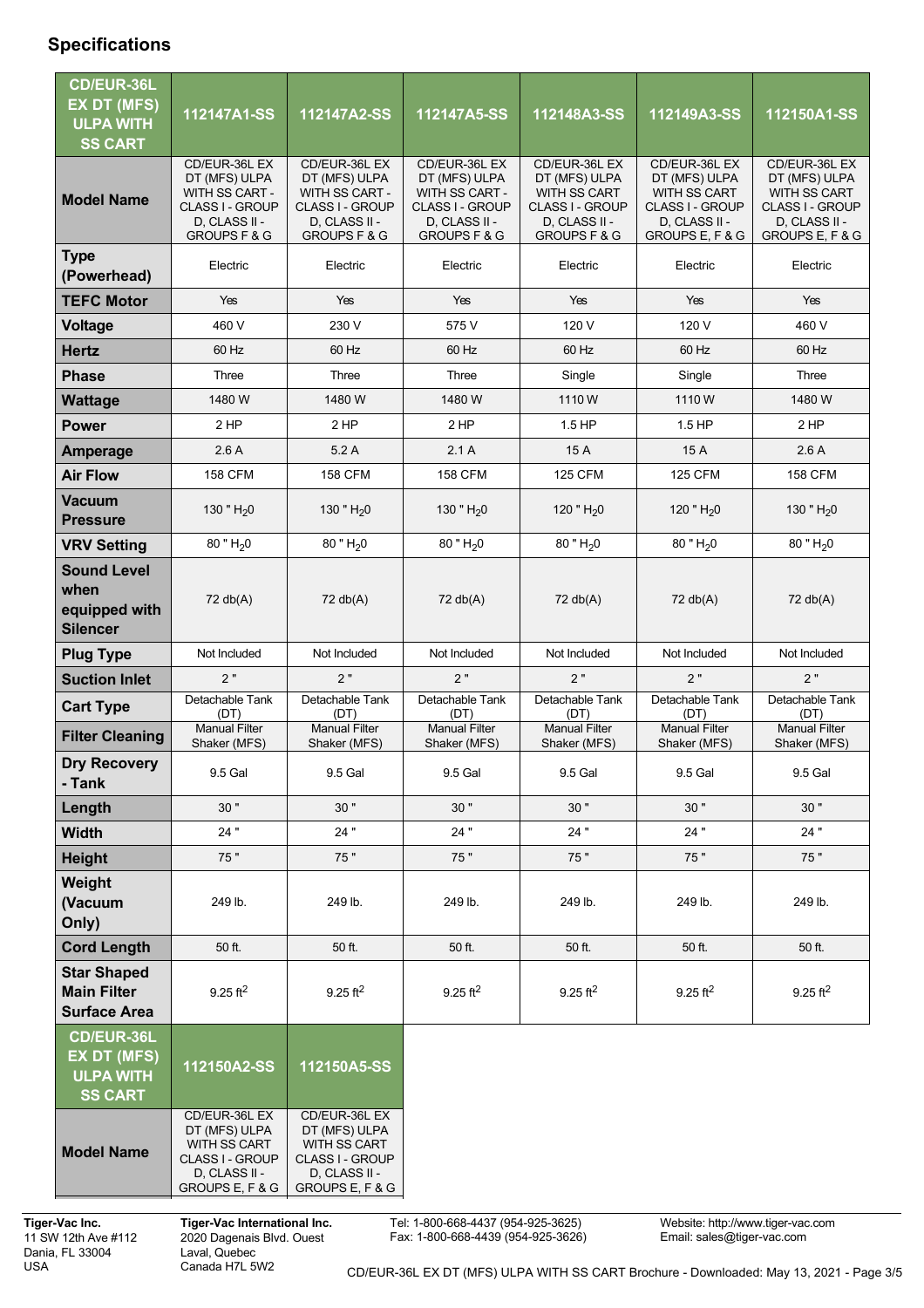| <b>Type</b><br>(Powerhead)                                      | Electric                             | Electric                             |  |
|-----------------------------------------------------------------|--------------------------------------|--------------------------------------|--|
| <b>TEFC Motor</b>                                               | Yes                                  | Yes                                  |  |
| <b>Voltage</b>                                                  | 230 V                                | 575 V                                |  |
| <b>Hertz</b>                                                    | 60 Hz                                | 60 Hz                                |  |
| <b>Phase</b>                                                    | Three                                | Three                                |  |
| <b>Wattage</b>                                                  | 1480 W                               | 1480 W                               |  |
| <b>Power</b>                                                    | 2 HP                                 | 2 HP                                 |  |
| Amperage                                                        | 5.2A                                 | 2.1A                                 |  |
| <b>Air Flow</b>                                                 | <b>158 CFM</b>                       | <b>158 CFM</b>                       |  |
| <b>Vacuum</b><br><b>Pressure</b>                                | 130 " $H_2$ 0                        | 130 " $H_2$ 0                        |  |
| <b>VRV Setting</b>                                              | 80 " H <sub>2</sub> 0                | 80 " H <sub>2</sub> 0                |  |
| <b>Sound Level</b><br>when<br>equipped with<br><b>Silencer</b>  | 72 db(A)                             | 72 db(A)                             |  |
| <b>Plug Type</b>                                                | Not Included                         | Not Included                         |  |
| <b>Suction Inlet</b>                                            | 2"                                   | 2"                                   |  |
| <b>Cart Type</b>                                                | Detachable Tank<br>(DT)              | Detachable Tank<br>(DT)              |  |
| <b>Filter Cleaning</b>                                          | <b>Manual Filter</b><br>Shaker (MFS) | <b>Manual Filter</b><br>Shaker (MFS) |  |
| <b>Dry Recovery</b><br>- Tank                                   | 9.5 Gal                              | 9.5 Gal                              |  |
| Length                                                          | 30"                                  | 30"                                  |  |
| <b>Width</b>                                                    | 24"                                  | 24"                                  |  |
| <b>Height</b>                                                   | 75"                                  | 75"                                  |  |
| Weight<br>(Vacuum<br>Only)                                      | 249 lb.                              | 249 lb.                              |  |
| <b>Cord Length</b>                                              | 50 ft.                               | 50 ft.                               |  |
| <b>Star Shaped</b><br><b>Main Filter</b><br><b>Surface Area</b> | 9.25 ft <sup>2</sup>                 | 9.25 $ft^2$                          |  |

Please note that specifications are subject to change without notice

**Tiger-Vac Inc.** 11 SW 12th Ave #112 Dania, FL 33004 USA

Tel: 1-800-668-4437 (954-925-3625) Fax: 1-800-668-4439 (954-925-3626)